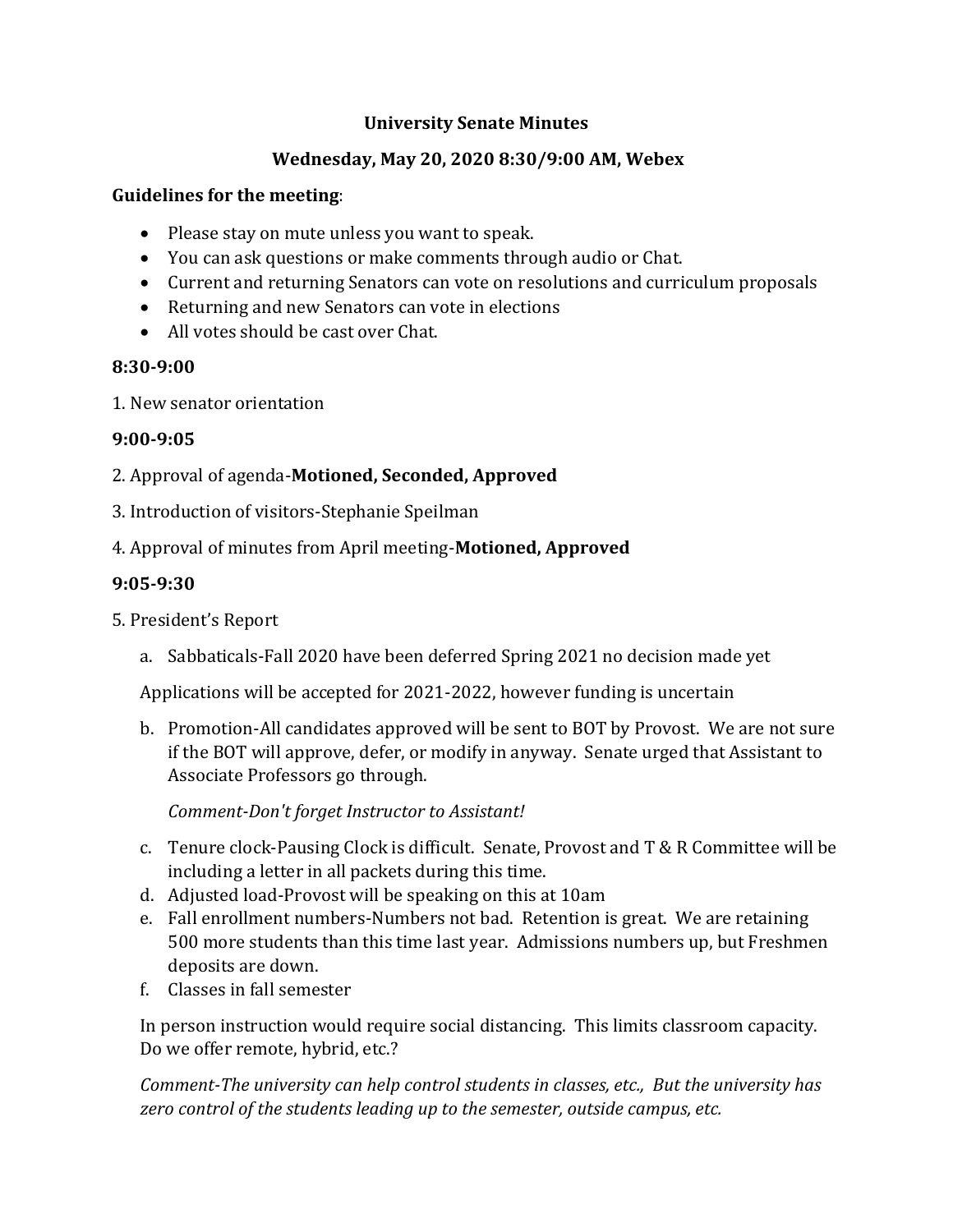This puts the campus community and the Glassboro community at risk. We have a large number of students in essential and healthcare jobs.

We are working on giving students the options to take classes remotely and give faculty and staff the option to work from home.

*Comment- We should be mindful to not ask faculty to prep for an in person and remote learning at the same time.* 

*Comment-Please think about the role of advising. We could run into FERPA issues.*

*Q-What about the Hi-Flex model?*

*A-students taught in-person and online by the same professor simultaneously.* 

*Comment- Gives student a tremendous amount of choice. Students can pick and choose when they attend class. This may add a huge amount of stress to faculty.*

*Comment-In college meetings, it was not clear that faculty will have a choice. Can we have more clarification on this? Every Dean will probably have various degrees of flexibility.*

*Q-Will we be given Canvas shells or will we have to ask?*

*A-We should be given shells. But Bill will check.* 

*Comment-Anyone using Blackboard look for emails from Bonnie and the Faculty Center.* 

*Q-Those of us dealing with Experiential Learning need guidance for Fall Internships and Field Experiences?*

*A-A lot of this depends on the Governor and State of NJ*

g. Finances (Chris Simons)

As of March 1 we had a strong budget position with 20 million dollars in surplus. 200 million is Cash reserves. We then lost 50 percent of our state funding, refunded Room and Board, and froze spending and hiring. 33 million in losses. 7 million from CARES.

Projecting a \$300K surplus for this fiscal year. Next year will be more challenging.

If we must require single dorm rooms, we will lose nearly 18 million dollars. Worst case, entirely online, we would lose 50 million on housing 120-150 million lose projected overall. There has been discussion about salary freezes next year.

Many NJ colleges have no reserves. Rowan University has not been struggling financially prior to this.

*Q-How much is in the reserves?*

*A-\$200 million in Cash reserves and an endowment of \$250 million but this is tied up.* 

*Q-Did any of the state buget cuts include cuts to the medical schools?*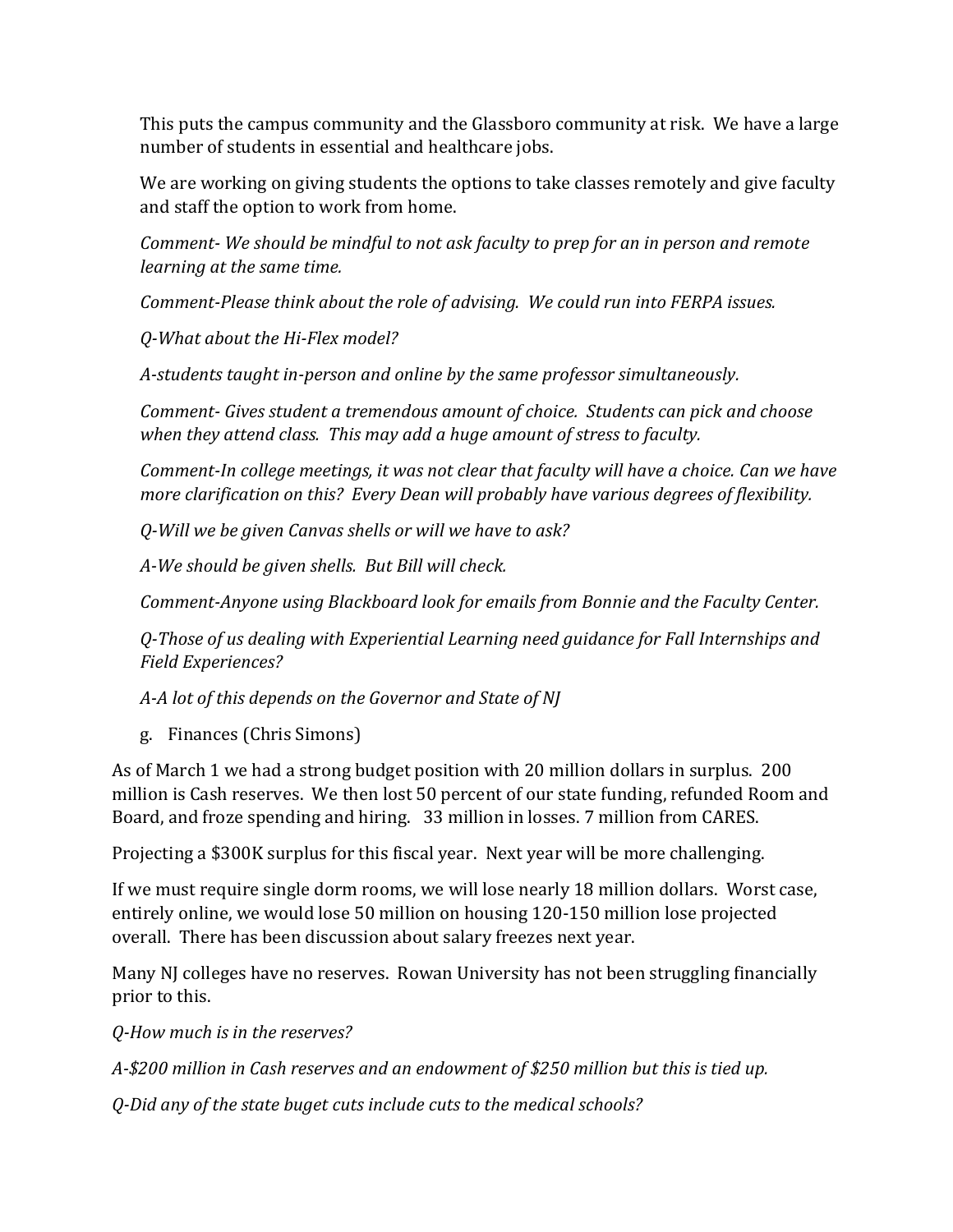*A-Yes, they receive a large portion of our state appropriations.* 

*Q-There is a great deal of talk on furloughs. Is this any word on state level furloughs?*

*A-We do not think it will affect us. The ones Sweeney proposed do not directly affect us. The Council is discussing working with the state to help avoid layoffs.* 

*Q-Any incentives for early retirement?*

*A-This could be local negotiation. AFT members that are in PERS would have to be a state level negotiation.* 

*Q-We have asked the Provost about this, should I ask him again?*

*A-The AFT can ask again*

*Q-Would professional staff be a part of this as well?*

*A-Yes, it would be broad enough for all AFT members*

*Q-Are administrators taking pat cuts?*

*A-Not yet.* 

*Comment- It is odd that many institutions have publicly announced admin pay cuts, but Rowan has not.*

- h. Layoffs at Kean
- i. Fall curriculum deadlines: **Proposals must be approved by the Department, Dean, and College by Friday, September 25.** Proposals received by the Senate after September 25 but on or before October 2 may or may not be reviewed during the Fall semester. Proposals received after October 2 will be reviewed in the Spring 2020 semester.

Spring curriculum deadlines: **Proposals must be approved by the Department, Dean, and College by Friday, February 12.** Proposals received by the Senate after February 12 but on or before February 19 may or may not be reviewed during the Fall semester. Proposals received after February 19 will be reviewed in the Spring 2020 semester.

# **Note: All submissions will be through the OnBase workflow software.**

*Q-Would it be possible to have a staggered deadline? These are due very soon after the start of the semester*

*A-We could certainly stagger deadline to include minor proposals for later, but I am not sure how much that would help.*

*Q-Any change on OnBase use for tenure/recontracting packages in the fall?*

*A-No*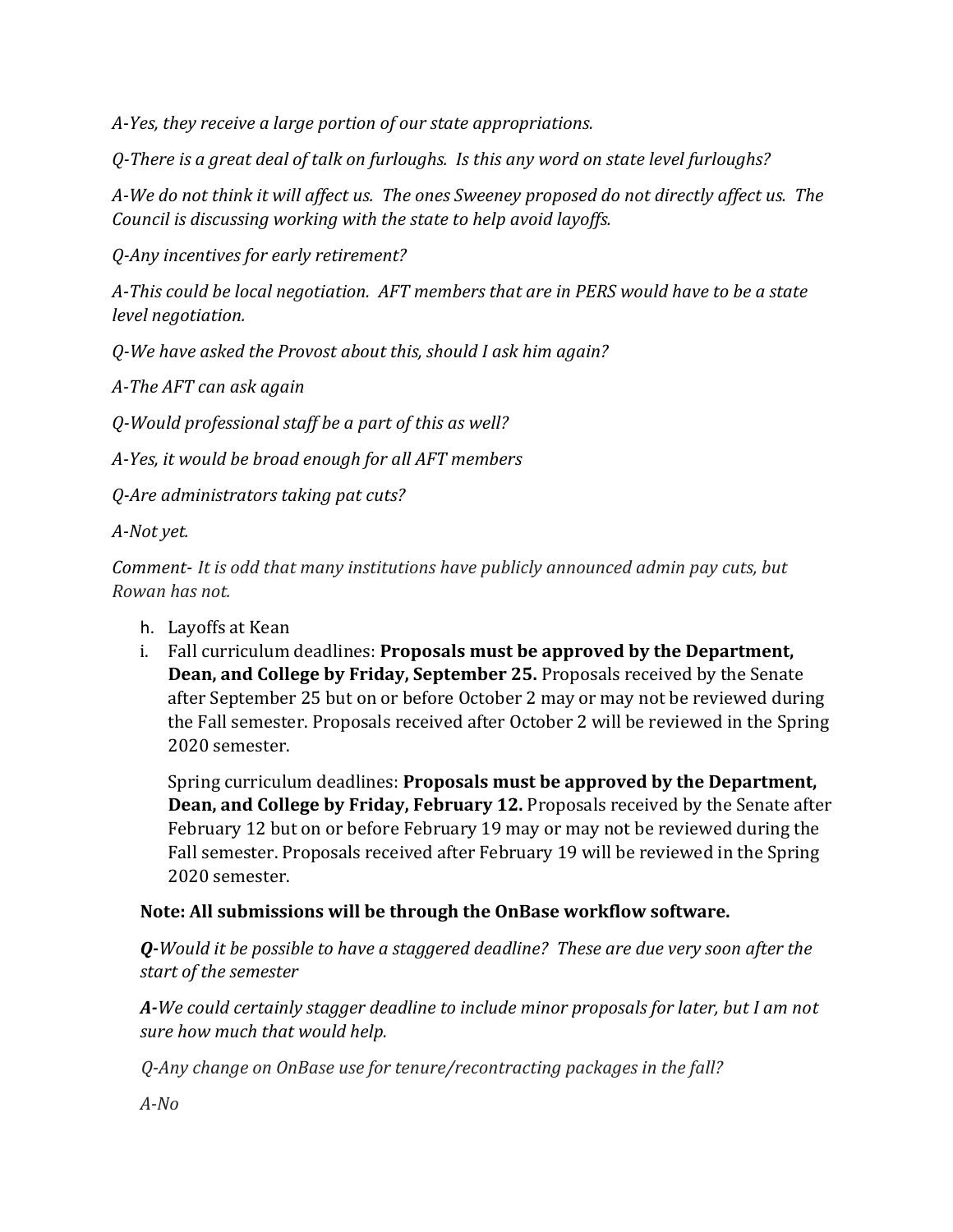*Q- Is there any update on archiving curriculum proposals for later reference, like we had through the Curriculum Database?*

*A-Yes, IRT is testing it now.* 

j. Tentative Senate and AFT meeting dates 2019-2020 (separate file)

# **9:30-10:00**

6. Open Session: Tony Lowman, Provost and Senior VP of Academic Affairs

Deep in the evaluation plan for Fall 2020. Mode of delivery will be a combo of hybrid, faceto-face, and online delivery. We will not force people as risk into the classroom.

Looking at course size, inventory, classroom layouts, and technology needs. We hope in the next week we will be announcing training to move to Canvas and other online tools.

*Q-What will the process for faculty, professional staff, and students who need a waiver to work or learn remotely?*

*A-Terri Drye and Scott Woodside are putting this together. Scott Woodside is representing Rowan on the State's reopening commission*

Every unit on campus has been asked to put together their return to work plans. Childcare is an issue for many employees.

*Q-Please speak about the situation with adjusted load?*

*A-We will protect our pre-tenured faculty (at least 3 credits). Approx. A 10 credit FTE load per college. Deans and Chairs will then determine how to best distribute. Many managers will also be teaching uncompensated to hopefully increase the adjusted load. Those with research grants may be able to buy off load as well.* 

So much of this depends on if we are getting students on campus and in housing.

*Q- Will there be COVID testing for faculty and staff?*

*A-That is our plan. Getting there will be a challenge. Our entire return to campus in dependent on widespread testing and contact tracing* 

*Q-Will the University be providing N95 masks and gloves?*

*A-N95 Masks are hard to come by. But we will be providing some sort of masks for employees required to come to campus. Gloves not used properly can be more of a problem than not wearing gloves.*

*Q-Any idea of when a decision will be made for Fall instruction?*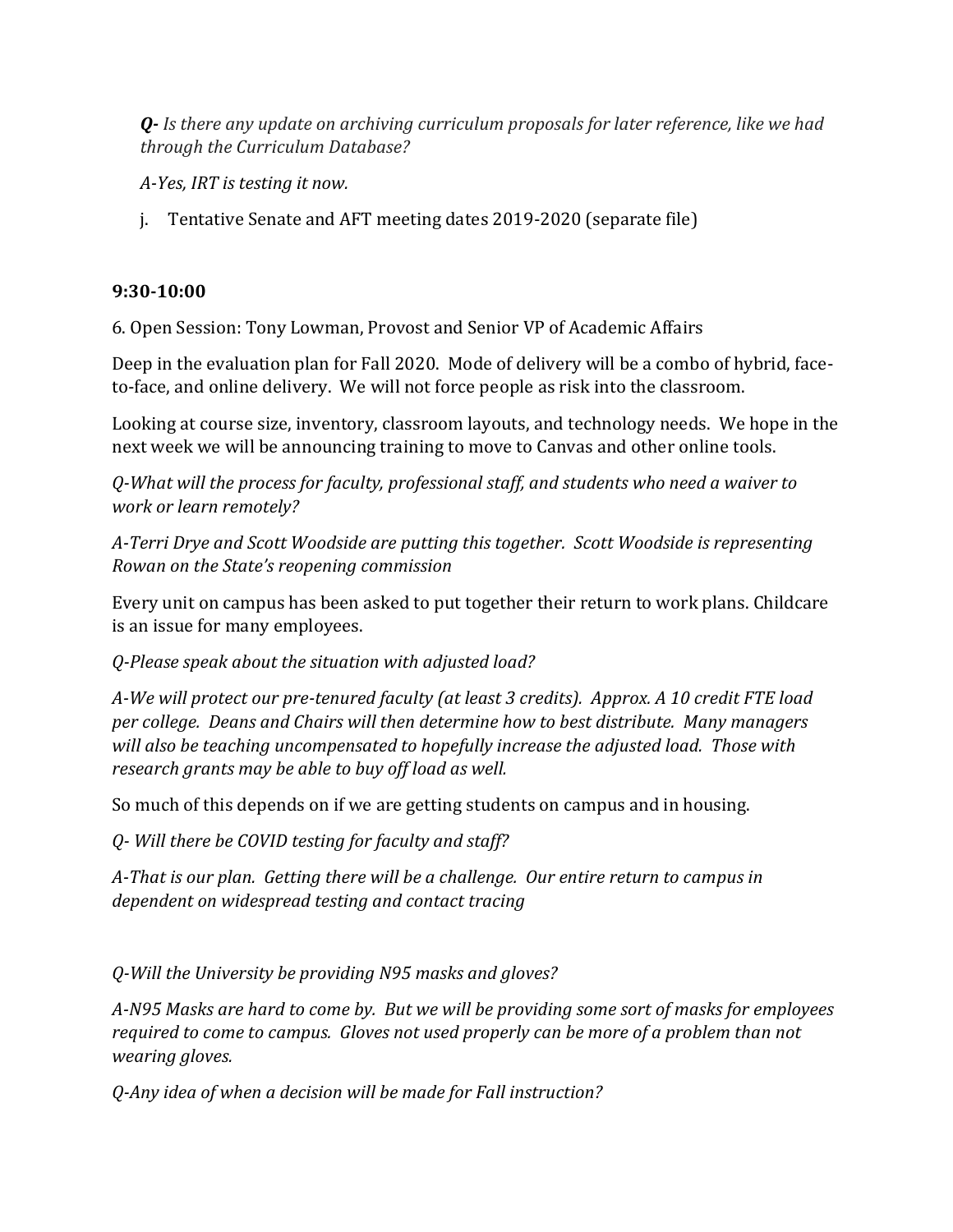*A-We need to see what the state plans are. We would like to have a plan now, but there are no guarantees.* 

*Q-What about service release times for the Fall?*

*A-Chair release time is factored into the 10 credit FTEs. We will begin to have a better handle in this in the coming weeks. The more patient, the more flexibility we will have.*

*Q-If we move to in-person instruction with social distancing, would students and faculty be required to wear masks?* 

*A-Once we determine what the physical layout of the classrooms, we will be asking faculty and students how they what to proceed*

*Q-What will be the strategy for students who take the shuttle back and forth to Camden and other campuses?*

*A-Guidance will come from Public Transportation*

*Q- Can you comment on the possible extension of the upcoming academic year into the summer. How does this mesh with faculty on 10 month contracts?*

*A-We do have a local agreement in place that allows faculty to spread their load out to a 12 month period. If we decide to do this, we need departments and colleges discuss this. We do need to have contingencies in place.* 

We are interested in the idea that can we get everything in person completed by Thanksgiving. There is no idea that is a bad idea. Please send me your ideas or send them to your chairs and deans.

*Q- When the campus reopens, should we reopen as a smoke and tobacco free campus to help support other healthy campus initiatives?*

*A-Absolutely*

*Q-We also have a Boatload agreement, would we be looking at using this?*

*A-Not for online classes, by remote hybrid possibly*

*Q-Will we be getting our back pay?*

*A-That would be an HR or AFT question*

Academic Advising and Students Affairs has shifted back under the Provost's Office

You are not alone in this uncertainty. All senior leadership is trying to put together a plan and contingencies.

*Q-Will hand sanitizer be available on campus?*

*A-Bill is confident in saying yes.*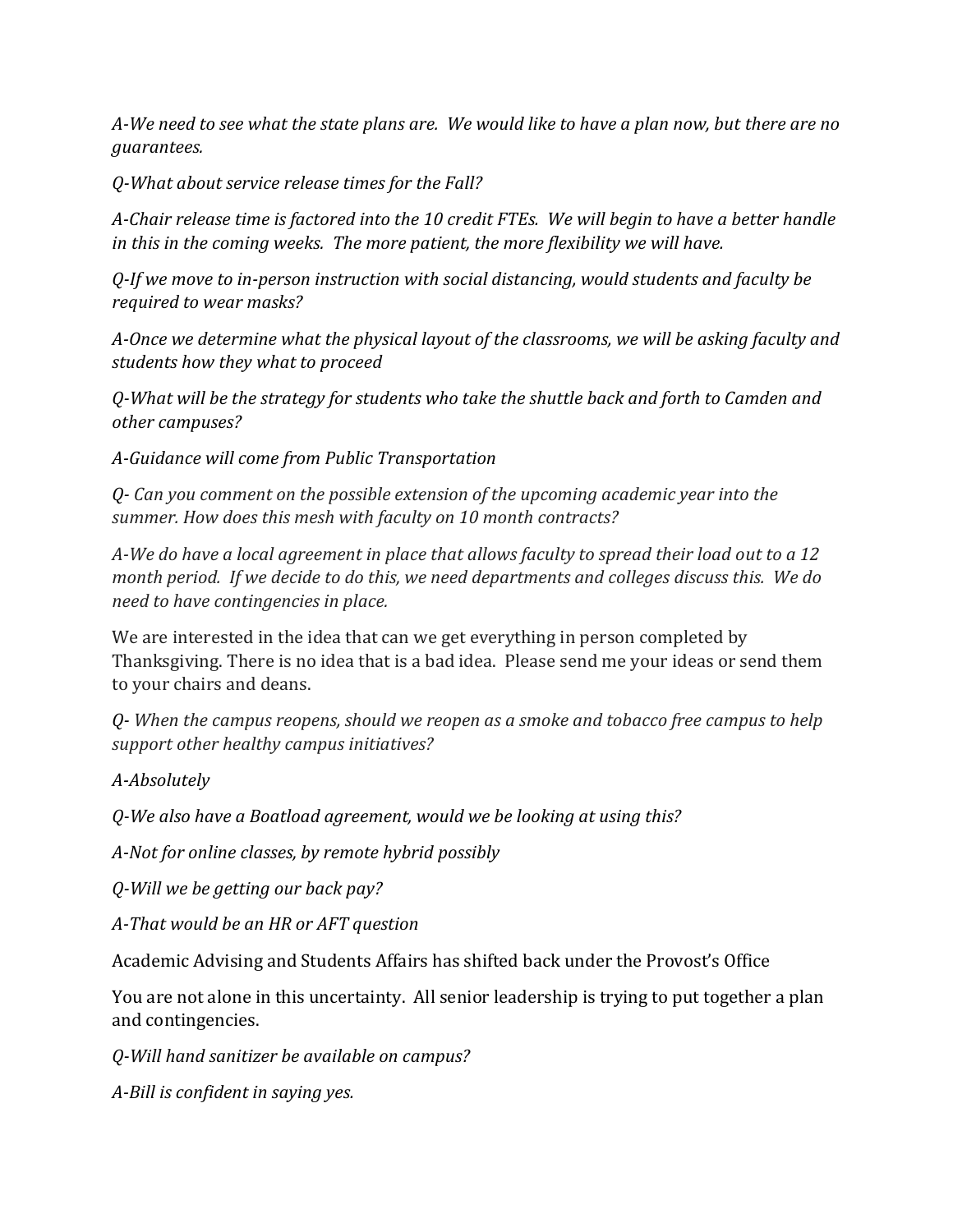*Q- Will we have initiatives for providing students with high quality Wifi?* 

*A-The university is working on this. There are attempts to increase bandwidth throughout campus*

### **10:00-10:15**

7. Curriculum report: Marci Carrasquillo (separate file)

**5239465-Motioned, Approved**

**5329164-Motioned, Approved**

**5323872-Motioned, Approved**

**5386804-Motioned, Approved**

## **10:15-10:30**

9. Second reading: Proposal to Create a Chair of the Library (separate file)-**Approved**

The Library Staff feel they need an elected chair and the Provost stated they need the Senate to approve this.

## **10:30-11:30**

Elections a. President-Bill Friend-**nominated, seconded, elected**

- b. Vice President –DeMond Miller-**nominated, seconded, elected**
- c. Secretary-Christine Larsen-Britt **nominated, seconded, elected**
- d. Parliamentarian-TBD
- e. Standing Committees

i. Academic Integrity-Dan Folkinshteyn nominated, seconded, approved.

ii. Academic Policies & Procedures-Erin Herberg nominated, seconded approved.

iii. Campus Aesthetics & Environmental Concerns-Ruben Britt, nominated, seconded, approved.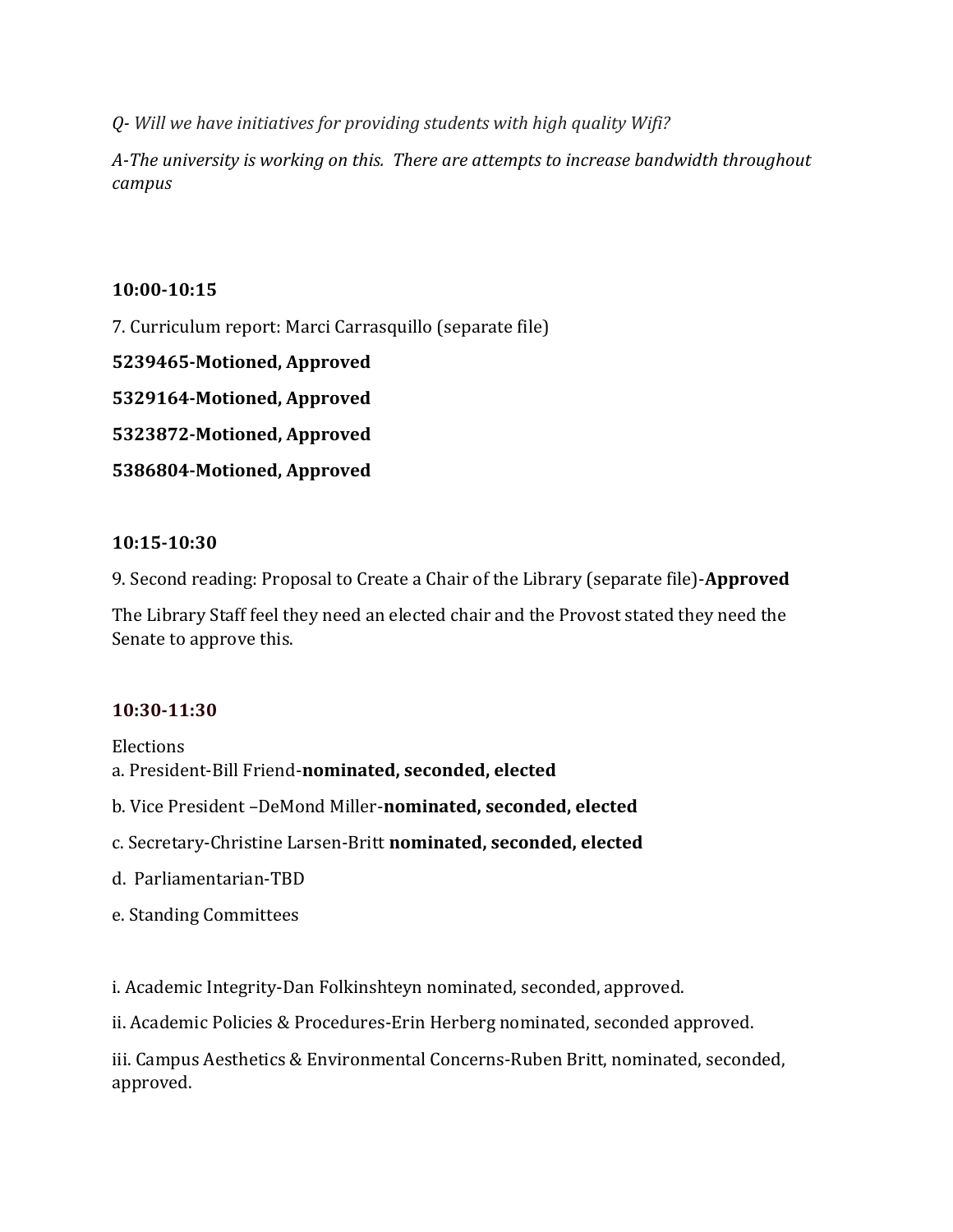iv. Career Development-N/A

v. Committee on Committees-Ozge Uygur nominated, seconded, approved.

vi. Curriculum-Marci Carrasquillo nominated, seconded, approved.

vii. Diversity-JT Mills nominated, seconded, approved.

viii. Graduate Education and Global Learning and Partnerships-Michael Schillo nominated, seconded, approved. (Dr. Monroe declines nomination)

ix. Intercollegiate Athletics-Dan Drutz-nominated, seconded, approved.

x. Learning Outcomes Assessment and Rowan Core-Nathan Bauer, nominated, seconded approved.

xi. Professional Ethics & Welfare-Alicia Monroe nominated, seconded, approved.

xii. Promotion-Julie Haynes (provisional nomination), seconded, approved.

xiii. Recruitment/Admissions/Retention-Michael Morgan and Dr. Saddler nominated,

xiv. Research-James Grinias nominated, seconded, approved.

xvi. Sabbatical Leave-Guastavo Moura nominated, seconded, approved.

xvii. Student Relations-Jennifer Savage nominated, seconded, approved.

xviii. Technological Resources-Kimberly Poolos nominated, seconded, approved.

xix. Tenure & Recontracting-Christina Iftode- nominated, seconded, approved.

xx. University Budget & Planning-Chris Simmons nominated, seconded, approved.

e. **Senator Executive Committee At-Large Members**-Skeff Thomas nominated, Shirley Farrar nominated, both approved.

Senate Representatives to Board of Trustees Committees

Academic Affairs- Tom Fusco nominated, approved

Budget & Finance-Chris Simmons nominated, approved

Facilities-Skeff Thomas nominated, approved

Audit-Jerry Hough nominated, approved

Advancement-Eddie Guerra nominated, approved

## **Committee Draft: Tuesday, May 26, 1:00 PM, Webex**